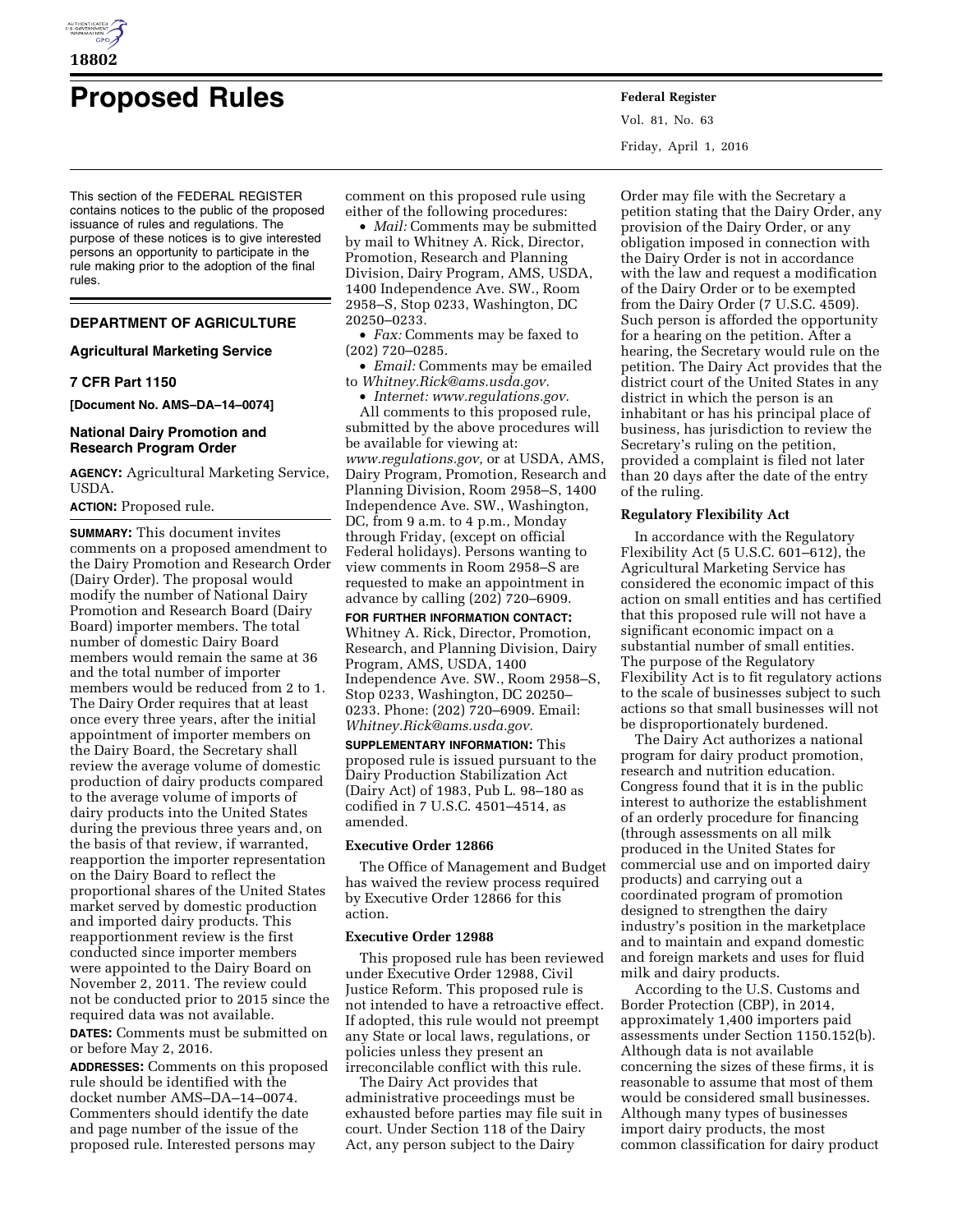importers is Grocery and Related Product Merchant Wholesalers (North American Industry Classification System, category 4244). The Small Business Administration [13 CFR 121.201] defines such entities with fewer than 500 employees as small businesses.

The proposed rule would amend the Dairy Order by modifying the number of Dairy Board importer members.

Currently, the Dairy Order is administered by a 38-member Dairy Board, 36 members representing 12 geographic regions within the United States and 2 members representing importers. The Dairy Order at section 1150.131(f) provides that at least once every three years, after the initial appointment of importer members on the Dairy Board, the Secretary shall review the average volume of domestic production of dairy products compared to the average volume of imports of dairy products into the United States during the previous three years and, on the basis of that review, if warranted, reapportion the importer representation on the Board to reflect the proportional shares of the United States market served by domestic production and imported dairy products.

The proposed amendment should not have a significant economic impact on persons subject to the Dairy Order. The proposed changes merely would allow representation on the Dairy Board to better reflect the volume of dairy product imports into the United States.

# **Paperwork Reduction Act**

In accordance with the Office of Management and Budget (OMB) regulation [5 CFR part 1320] which implements the Paperwork Reduction Act of 1995 [44 U.S.C. chapter 35], the information collection requirements and record keeping provisions imposed by the Dairy Order have been previously

approved by OMB and assigned OMB Control No. 0581–0093. No relevant Federal rules have been identified that duplicate, overlap, or conflict with this rule.

### **Statement of Consideration**

The Dairy Order is administered by a 38-member Dairy Board, 36 members representing 12 geographic regions within the United States and 2 members representing importers. The Dairy Order requires in Section 1150.131(f) that at least once every three years, after the initial appointment of importer representatives on the Dairy Board, the Secretary shall review the average volume of domestic production of dairy products compared to the average volume of imports of dairy products into the United States during the previous three years and, on the basis of that review, if warranted, reapportion the importer representation on the Dairy Board to reflect the proportional shares of the United States market served by domestic production and imported dairy products. This reapportionment review is the first conducted since importer members were appointed to the Dairy Board in 2011.

For initial representation of importers, the Dairy Act states ''In making initial appointments to the Board of importer representatives, the Secretary shall appoint 2 members who represent importers of dairy products and are subject to assessment under the order.''  $(7 \text{ U.S.C. } 4504(b)(6)(A))$  For subsequent representation of importers, the Dairy Act goes on to state ''At least once every 3 years after the initial appointment of importer representatives under subparagraph (A), the Secretary shall review the average volume of domestic production of dairy products compared to the average volume of imports of dairy products into the United States during the previous 3 years and, on the

basis of that review, shall reapportion importer representation on the Board to reflect the proportional share of the United States market by domestic production and imported dairy products.'' (7 U.S.C. 4504(b)(6)(B))

The Dairy Order at section 1150.131(f) states that the basis for the comparison of domestic production of dairy products to imported products should be estimated total milk solids. The calculation of total milk solids of imported dairy products for reapportionment purposes ''shall be the same as the calculation of total milk solids of imported dairy products for assessment purposes.'' The reapportionment review was not conducted prior to 2015 because three full years' worth of data was not available.

Using National Agricultural Statistics Service (NASS) annual Dairy Products Summary data, the average U.S. milk total solids for domestic dairy products for 2012 to 2014 was 23,462 billion pounds annually. Based on the total milk solids number, each of the 36 domestic Dairy Board producer members would represent 652 million pounds of total milk solids (23,462 billion pounds divided by 36 producer members equals 652 million pounds per producer).

Using information received from CBP, the average total milk solids imported during 2012 to 2014 was 589 million pounds. Currently, each of the two importers on the Dairy Board would represent approximately 295 million pounds of total milk solids (589 million pounds divided by 2 importer members equals 295 million pounds per importer). Table 1 summarizes the total milk solids represented by the 36 domestic producer members and the total milk solids represented by the 2 current importer members.

TABLE 1—CURRENT DAIRY BOARD REPRESENTATION BASED ON U.S. TOTAL SOLIDS AND IMPORTED TOTAL SOLIDS BY POUNDS

| Year                 | U.S. total solids,<br>lbs.                         | Imported total<br>solids, lbs.            |
|----------------------|----------------------------------------------------|-------------------------------------------|
| 2012<br>2013<br>2014 | 23,376,000,000<br>23.203.000.000<br>23.805.666.667 | 598,554,055<br>570,628,490<br>598,707,413 |
| Average              | 23,461,555,556                                     | 589.296.653                               |

Source: NASS, Dairy Products Annual Survey and CBP.